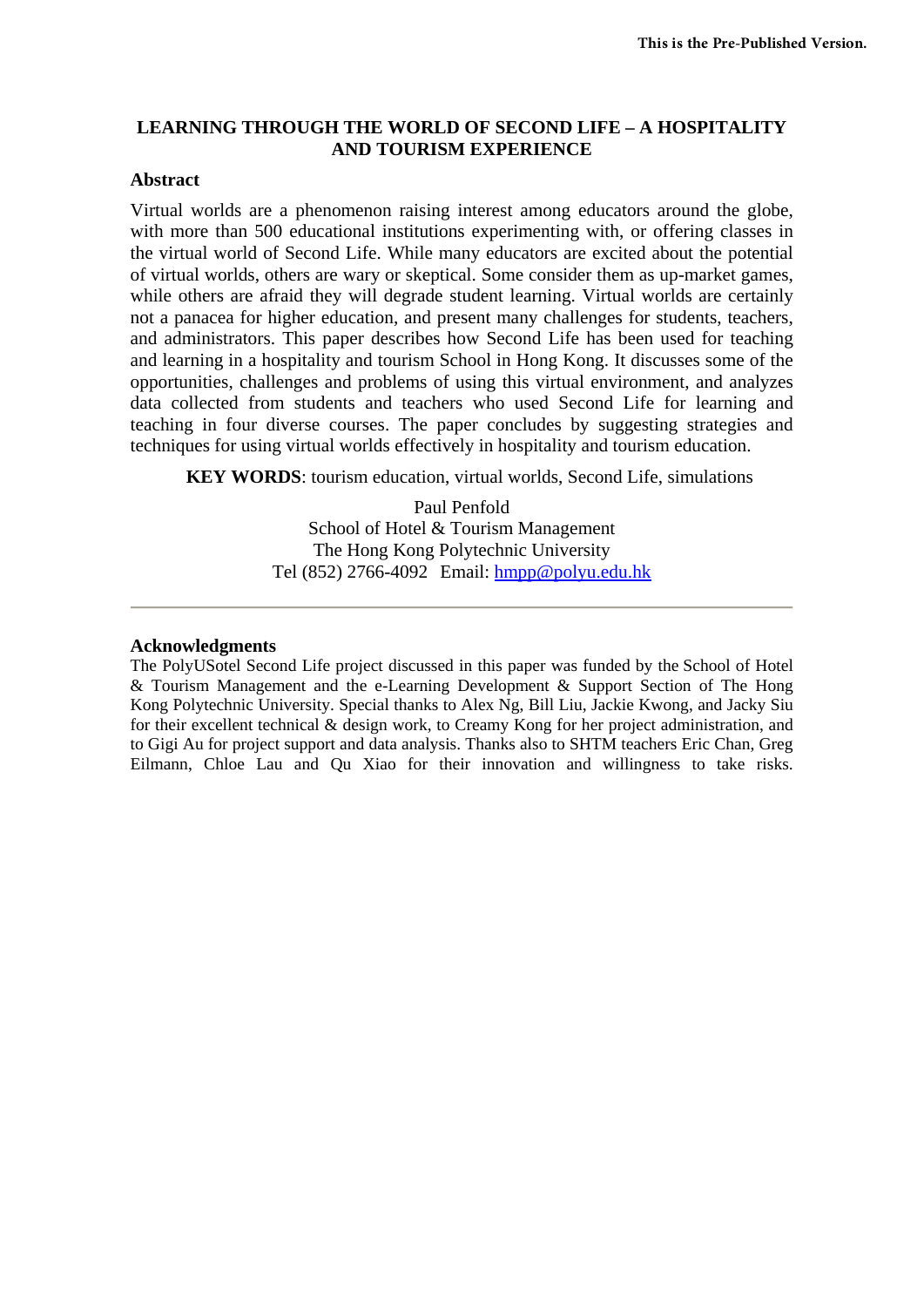### **BACKGROUND TO VIRTUAL WORLDS**

Virtual worlds originated in 1978 with the creation of MUD – the first online text-based Multi-User Dungeon game (Virtual Worlds, 2008). Broadband internet and fast 3D rendering have enabled virtual worlds to move into the mainstream with the proliferation of popular worlds such as Gaia, Active Worlds, Everquest, Second Life and World of Warcraft for adults, as well as Habbo Hotel, Club Penquin, Neopets and other worlds for children and teens.

In a recent survey, Mitham (2008), found that 238 million people have registered accounts in fully immersive worlds. However, active users – those who are regularly (3- 4 times at least a month) using virtual worlds is unclear. Gartner Inc. estimates that eighty percent of active internet users will be using virtual worlds by 2011 (Gartner, 2007) and Gartner Chief of Research Steve Prentice (from Au, 2007) estimates that 50- 60 million Internet users will participate in a virtual world by 2011. However, Au (2007) believes this figure is too conservative, as the three largest existing worlds already number 35 million active users (Cyworld – 20 million, World of Warcraft – 8 million and Habbo Hotel – 7 million) and Hanson (2007) estimates 26 million virtual world users by 2011 in China alone.

Virtual worlds are described as persistent virtual environments, open 24/7, and enabling people represented by avatars (a personal representation in 3D form) to create, play and interact in real time. Virtual worlds are online simulated environments where individuals assume avatar identity, and interact, communicate and engage in various activities within their world. The most popular virtual worlds such as 'World of Warcraft' and 'Everquest' are games or simulations, although some, like 'There,' are just virtual spaces in which users or residents create their own virtual life and activity. Another term used for virtual worlds is Synthetic Worlds (Castronova, 2005) sometimes called the Metaverse – from the science fiction novel, Snow Crash – the meta-universe of avatars interacting in a 3D world.

Virtual worlds are growing dramatically, and Castronova (2001) claimed that tens of thousands of adults spend more time in their virtual world than in paid employment. These 3D worlds are rapidly developing and becoming more sophisticated, with over 200 multi-user online role-playing games listed on Wikipedia (April, 2008) alone, and where millions of real dollars are spent in virtual worlds every year on artifacts, virtual clothing and real world goods. Virtual worlds are rapidly emerging as an alternative way of communicating, collaborating, and organizing, and many leading companies, including IBM, Sun, Mazda, Adidas and Coca-Cola, among others, have a presence in a virtual world.

This study focuses on the use of one such world – Second Life – a virtual landscape that allows residents (people) to create their own world and activities, interact, play, do business, and communicate. Second Life was launched in 2003 by Linden Research (Linden Labs), and the number of users has grown over the past twelve months to around 13 million registered accounts; though many of these are not active. In March 2008, residents spent 28 million hours online with about 40,000 residents logged on any moment in time (Linden Labs, April 2008). Despite its popularity, Second Life has strong competitors, including IMVU, Gaia, There, Active Worlds and Kaneva (Wikipedia, 2008)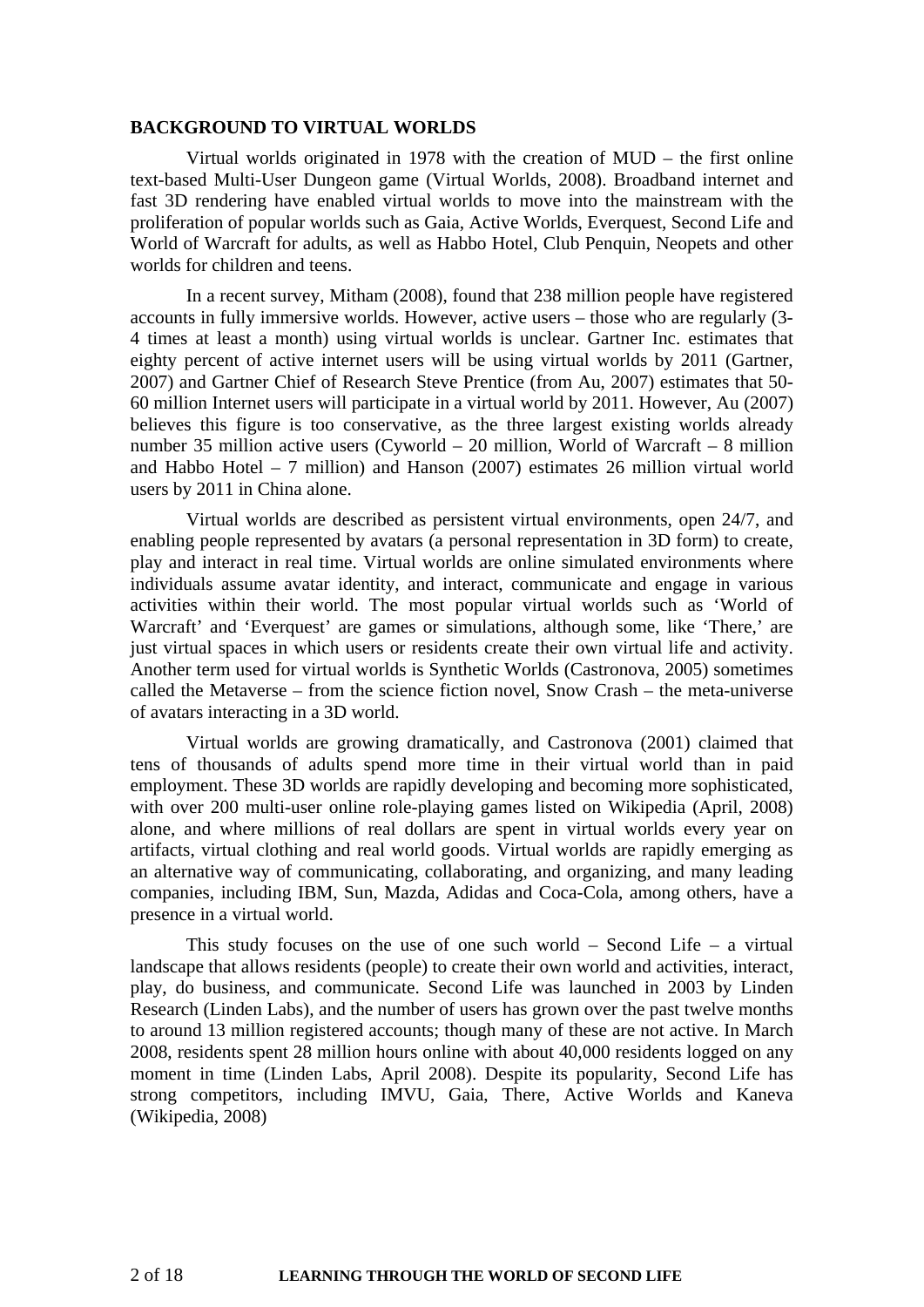### **MEETING THE CHALLENGE OF THE NET GENERATION**

Today's educators are facing new challenges not experienced by teachers in the past. They are dealing with students who are part of a 'Net Generation' (Oblinger, 2003), brought up in a 3-D world of virtual communication, visual complexity and online identities. They want and expect more engaging, empowering and interactive learning experiences in their student life than universities are normally able to give them. They are daily in touch with technology and innovation in their lives through digital media, PDA phones and their online networks. Prensky (2002) estimates that by the time someone reaches the age of 21 they will have spent 5,000 hours reading and 10,000 hours playing video games!

Hagel and Armstrong (1997) believe that students belong to virtual communities to discuss shared interests (communities of interest), to develop social relations (community of relationships), and to explore new identities (communities of fantasy). According to Zemsky and Massey (2004), students want to use technology in order to be entertained through music, games and movies, to be connected to one another and to present themselves and their work. A 'Teaching with Games' study in the UK revealed that 59 percent of teachers want to use educational games for teaching purposes and 53 percent say they would do so because they are an interactive way of motivating and engaging students (Sandford, Ulicsak, Facer & Rudd, 2006). The challenge is how to do it, and how to make it work in the higher education context.

Simulations, games and role-play in a virtual world can engage students in their own learning (Armstrong, 2003) and encourage learning by doing, (Schank, 1997). Students engaged in Virtual Worlds can be interpreting, analyzing, discovering, evaluating, acting, and problem-solving – often learning without knowing they are learning! Armstrong (2003) and Brown (1994) demonstrated how role-playing in teaching tourism and hospitality developed interest in the topic and retention of knowledge and skills, captured students' imagination, stimulated involvement and helped build the confidence of students in a non-threatening environment.

## **THE GROWTH OF VIRTUAL WORLDS IN HIGHER EDUCATION**

Over 500 educational institutions, museums and libraries are actively using or experimenting with virtual worlds, with more than 4,000 teachers on the Second Life Education mailing list, according to the founder of Linden Labs (Spiegel, 2008). A study by Jennings and Collins (2007) of 170 universities indicated there are two primary models in Second Life – the 'working campus' and the 'reflective campus'. The working campus is where learning, teaching, research and communication take place in the virtual environment in ways it could not in the real world. The working campus is unlike the real campus, but provides functional spaces for events and activities using open air auditoriums and buildings without walls (Jennings and Collins, 2007). The reflective campus is one that reproduces its physical campus, buildings and identity in the virtual world in a realistic way to reflect the actual 'bricks and mortar' university campus. Virtual campuses or educational islands give educators an opportunity to explore the potential of offering learning opportunities for students using virtual reality, simulations and 3D environments in a creative learning space. Avatars can explore a visually rich environment and interact with others in ways that stimulate innovation and encourage collaboration. Virtual worlds offer a new dimension to 'distance learning' with a more personal and enjoyable experience to meet the needs of  $21<sup>st</sup>$  Century learners – the digital natives inhabiting our campuses today.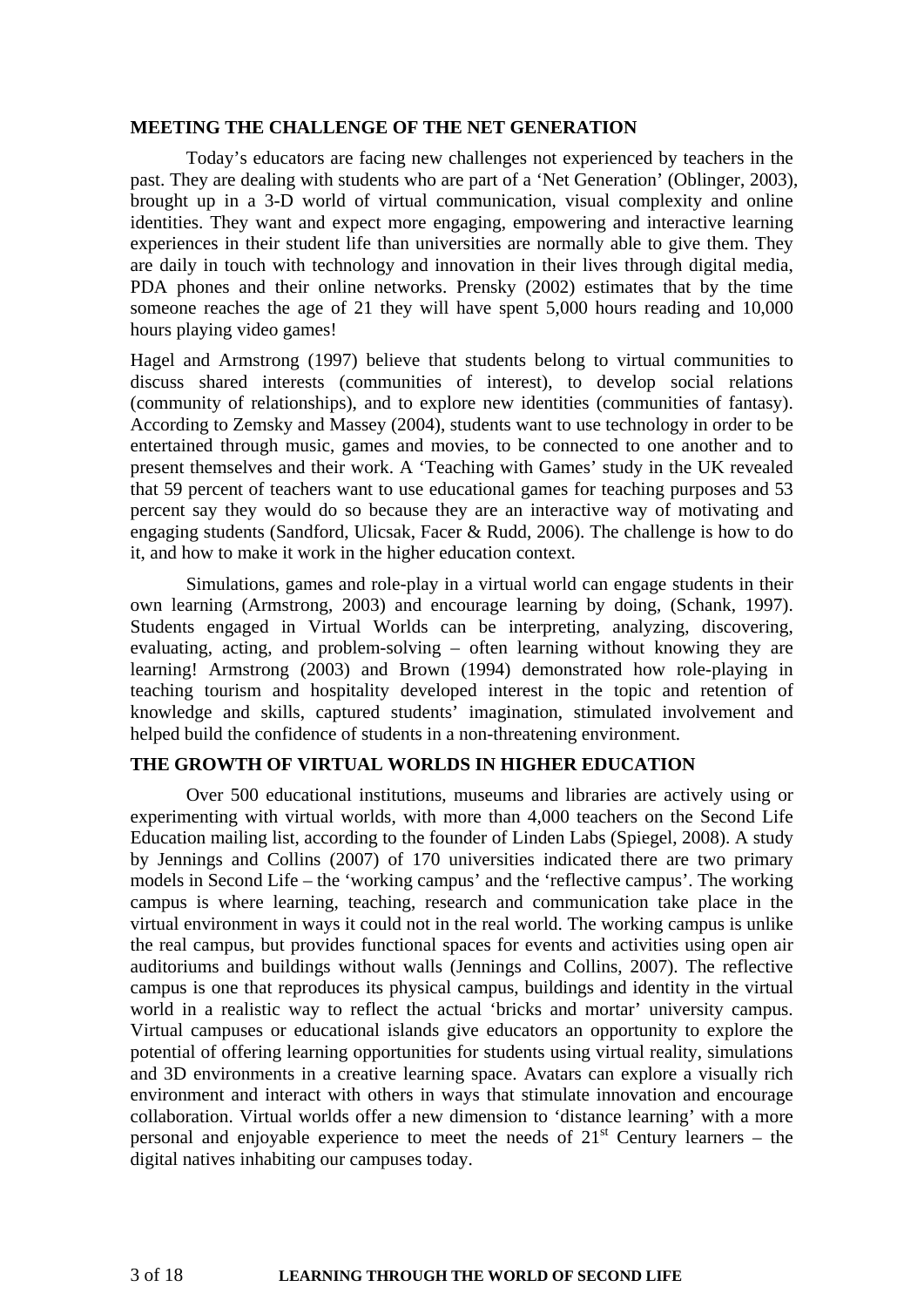Universities are using Second Life in a variety of ways. Some are conducting formal teaching by giving lectures, tutorials, training, presentations or demonstrations. Informal education offers more exploration and creativity and can include student exhibitions, role play, games and virtual quests (see Figure 1) (Bleacher & Stockman, 2008). According to Livingstone and Kemp (2007) the most common uses of Second Life seem to be in computer studies, science subjects and humanities, architectural studies, urban planning, graphic design, anatomy, natural sciences, law, languages, programming, literature, art and tourism. Dickey (2005) reviewed two distance learning projects using virtual worlds and concluded that virtual worlds offered "collaboration, community and experiential learning" and allowed learners to become "situated and embodied" within the learning environment (p. 449).

According to one study of the use of virtual worlds for scientific study, Bainbridge (2007, p. 475) concluded that virtual worlds may "foster scientific habits of mind better than traditional schools can." He found that virtual worlds enable students to develop critical thinking skills and to understand their environment and that "graduates" of virtual worlds may include "many future engineers, natural scientists, and social scientists ready to remake the real world in the image of the virtual worlds" (Bainbridge, 2007 p 475).



**Figure 1: Students from School of Hotel & Tourism Management on Virtual Hotel Field Trip**

## **USING SECOND LIFE FOR TEACHING HOTEL & TOURISM MANAGEMENT STUDENTS**

In 2007, the School of Hotel and Tourism Management (SHTM) at The Hong Kong Polytechnic University (PolyU), created a virtual campus in Second Life called Polyusotel (http://virtel.shtm.polyu.edu.hk/sotel/) with the following aims;

- To provide a cost-effective platform to explore teaching and learning in a virtual world;
- To provide a flexible environment for the freshman student orientation program;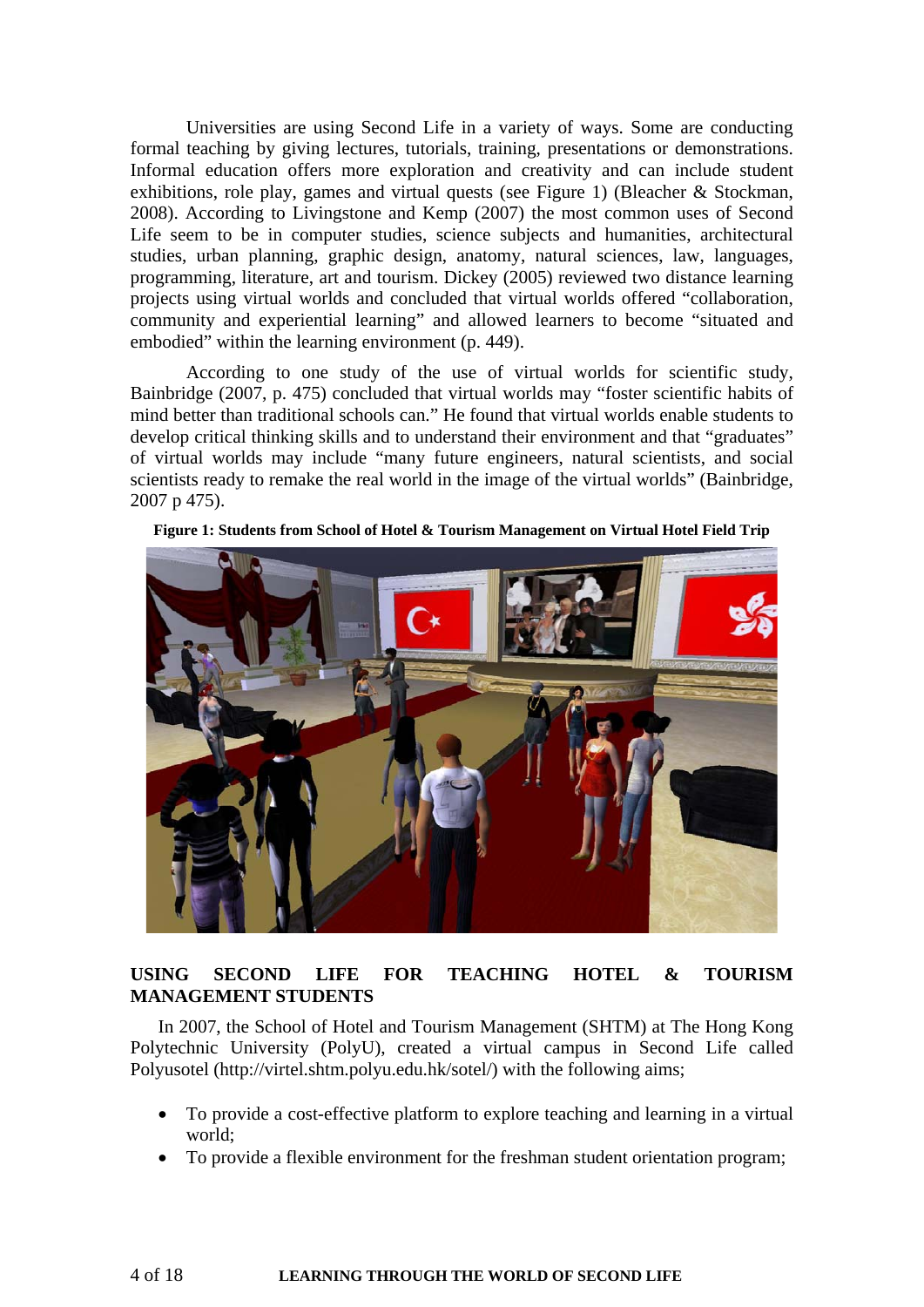- To provide an virtual campus (Figure 2) for other departments to test the use of virtual worlds;
- To encourage innovation and research in educational technology;
- To support the University's outcome-based education initiative by offering 'realworld' scenarios for teaching and learning in hospitality and tourism subjects.



**Figure 2: HK Polytechnic University campus in Second Life** 

The project team originally planned to create their own virtual world using one of the open source platforms available such as OpenSim or Croquet. However, the attraction of using an established world with an existing infrastructure and many existing users far outweighed the early plan. It was therefore decided to test one of the platforms available, Second Life, and to explore the educational possibilities of trialing the platform to support the School's student orientation program held in September and October 2007. It was envisioned that this first foray into the educational possibilities of Virtual Worlds would provide a valuable learning experience and lead to areas of further exploration. This 'virtual' orientation program aimed to cultivate new learning experiences for the students in preparation for their first year of university life. Students created their own avatars and took part in various 'missions' and teamed up with fellow students in a series of structured and open activities. Opportunities were also provided for them to interact with, and learn from, senior students and teachers through in-world consultations. The orientation program provided many lessons on what to do and what not to do, with sufficient encouragement to continue the development of facilities and learning activities in Second Life.

Following the student orientation, the project team opened a second island in Second Life and over a 6-month period built four hotels, a conference centre with a corporate yacht for use with hospitality and tourism subjects. Four academics from SHTM chose to use this medium for some of their classes in the Spring semester 2008. These teachers could be classified under Rogers (1995) 'Diffusion of Innovation Model' as 'early adopters' – those who are more open to adaptation than others, and who are willing to try new ideas in order to engage students in their courses. After analysis of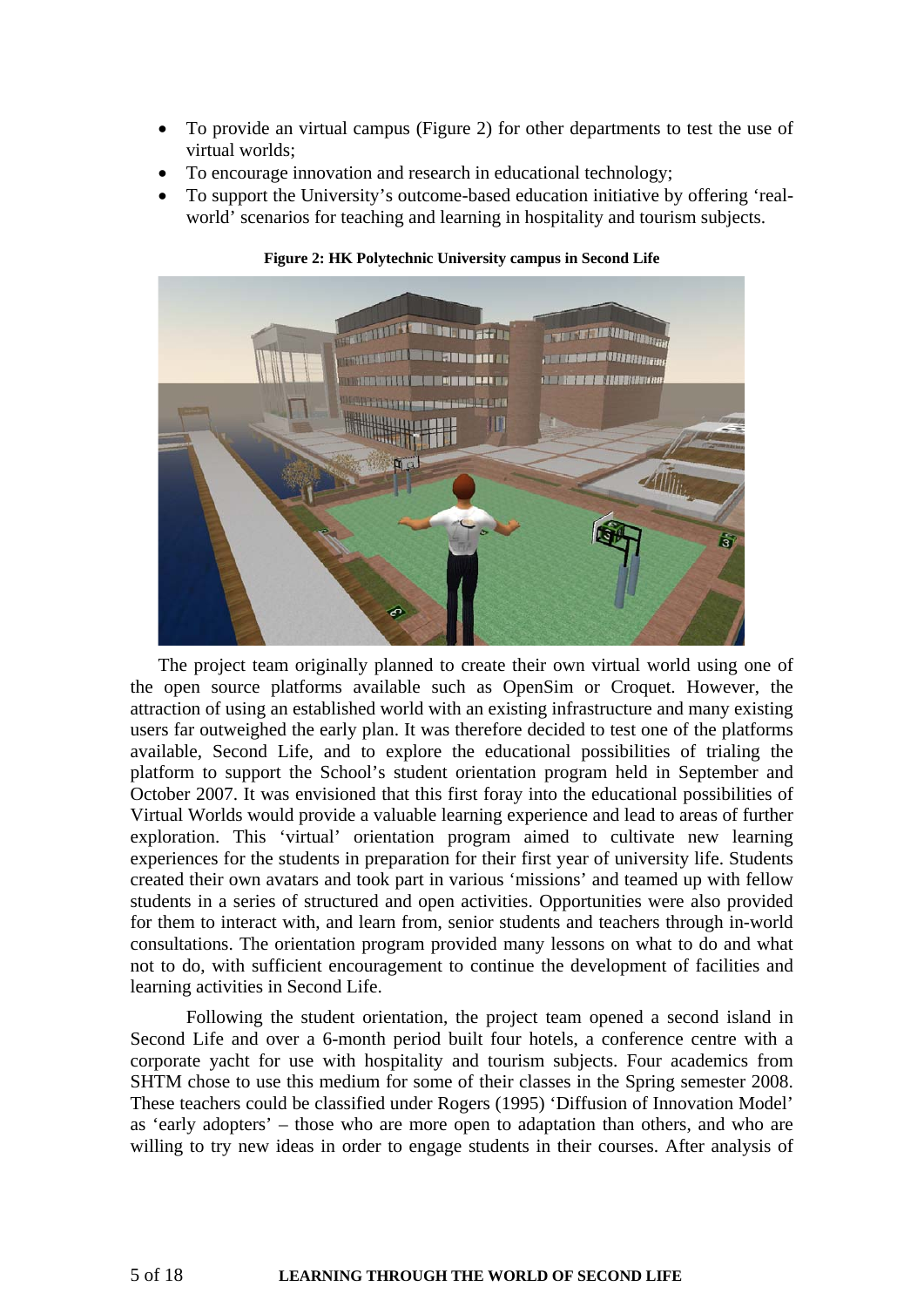their courses, the objectives, learning methods and learning activities for their Second Life classes were determined and are set out in Table 1 below.

The virtual classes were held towards the end of the semester, some during lectures and others in tutorials. Before the classes, students attended one or two workshops in a computer laboratory to familiarize themselves with using Second Life. Here they learned how to create their avatar, change their avatar appearance, navigate, search and communicate with chat, IM and voice. Students planning guest room design also learned how to manage their inventory of artifacts, and how to modify the design, colors and textures of the furnishings and equipment for their hotel rooms.

# *Challenges of using Second Life*

Teachers were asked about the main challenges they faced in using Second Life. Time limitations and technical issues – lack of facilities and technical or other support were the two major challenges faced by the teachers in using Second Life. This is confirmed in other studies from Antonacci and Modaress (2005) and Sanchez (2007). Although the teacher's experience in setting up the software is less important, there is an essential need to provide teachers with more time for learning and using Second Life as well as technical support and resources.

| <b>Subject</b>            | Resort & Spa<br>Hotel<br><b>Management</b>                                                                         | <b>Customer</b><br><b>Relationship</b><br><b>Management</b>                                     | <b>Meeting</b><br><b>Management</b>                                                                  | <b>Hospitality</b><br><b>Facilities</b><br>Management &<br><b>Design</b>              |
|---------------------------|--------------------------------------------------------------------------------------------------------------------|-------------------------------------------------------------------------------------------------|------------------------------------------------------------------------------------------------------|---------------------------------------------------------------------------------------|
| <b>Class size</b>         | 140                                                                                                                | 35                                                                                              | 135                                                                                                  | 75                                                                                    |
| <b>Objectives</b>         | Evaluate and<br>review the basic<br>elements of a<br>resort and spa<br>complex.                                    | Deal with<br>customer<br>problems and<br>complaints.                                            | Review<br>promotional<br>strategies and the<br>effectiveness of<br>virtual conference<br>facilities. | Apply principles<br>of facilities<br>design to a<br>simulated guest<br>room.          |
| <b>Learning</b><br>method | Virtual field trips                                                                                                | Role play<br>exercises                                                                          | Lecture and<br>demonstration                                                                         | Guest room<br>design                                                                  |
| <b>Activity</b>           | <b>Visit to Rixos</b><br>Virtual Hotel<br>with introduction<br>by Marketing<br>Manager & tour<br>hotel/Turkish spa | Students take role<br>of guest or hotel<br>staff and deal<br>with specified<br>customer problem | Lecture from<br>overseas<br>professor, plus<br>demonstration of<br>virtual conference<br>facilities  | Teams plan and<br>design virtual<br>hotel guest rooms<br>and evaluate<br>design plan. |

| Table 1: Objectives, learning methods and learning activities of Second Life Classes |  |  |  |  |
|--------------------------------------------------------------------------------------|--|--|--|--|
|                                                                                      |  |  |  |  |

# *Benefits of Using Second Life*

Teachers saw the most important benefits of Second Life as those related to their ability to provide students with more interactivity and enjoyment of their learning experience (see Figure 3) as well as adding variety to the teaching. Comments from teachers included, "Students enjoyed using it…it was an interactive experience for students…it was a good learning experience for students…it provided a new dimension for my subject and it added some variety to the subject."

## *Continued use of Second Life for Teaching*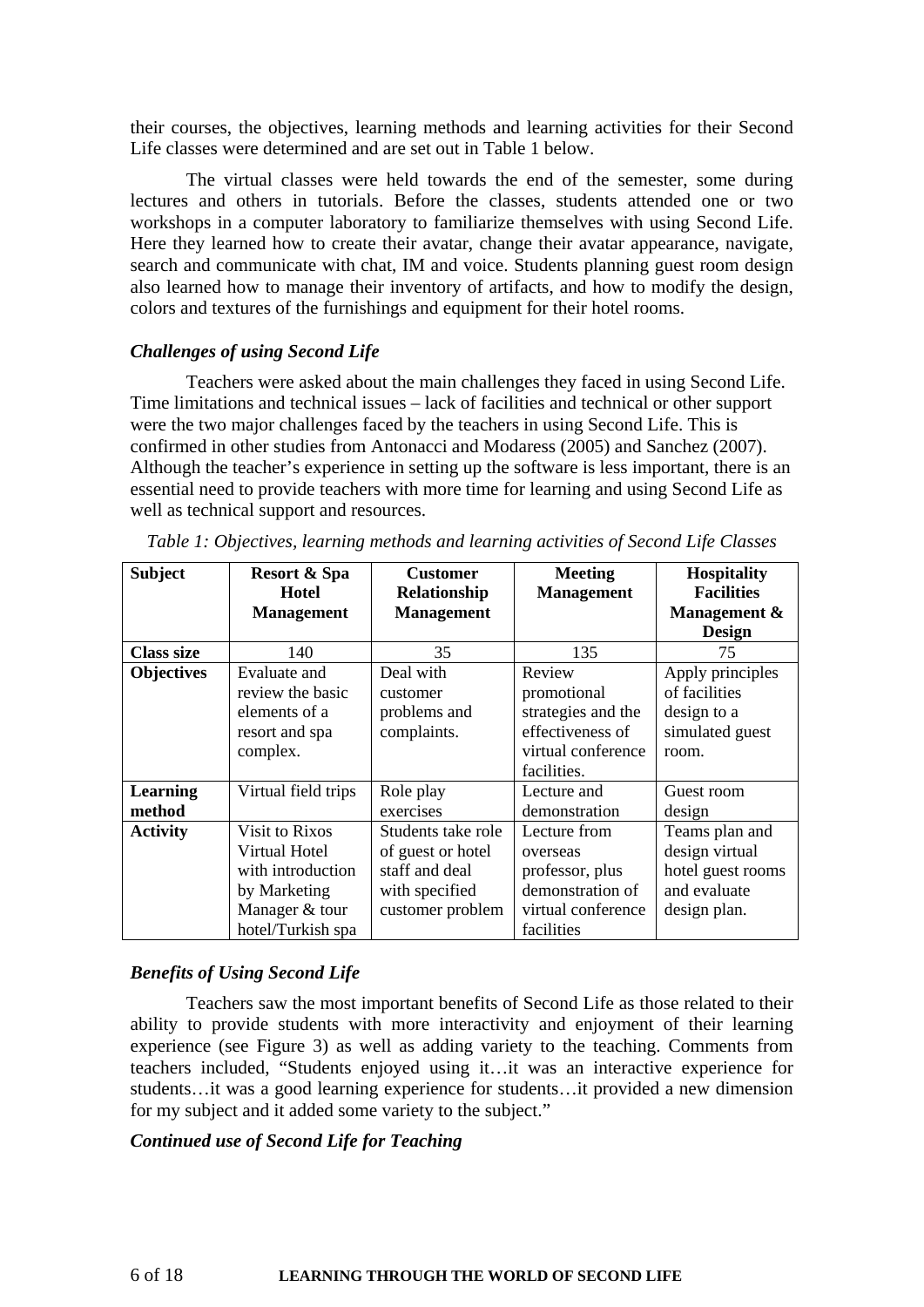Teachers were asked if they would use Second Life again for their teaching. All four teachers said they would, and this suggests that despite the challenges, they saw the value and found it a new and interesting tool for teaching and learning.



**Figure 3: Interior of one of the PolyU Virtual Hotels**

# *Things to do differently*

In light of their experience of using Second Life, teachers were asked what they would do differently if they used Second Life again. Their responses indicate that teachers need more time to get familiar with using Second Life. They also suggest that students should be given more time to learn about the system and students and teachers should have tutorials in Second Life before starting classes. One teacher suggested that the computers used should be ready with the software and hardware required (such as headsets) before class began, and another said he would use Second Life only in a more 'operations-based' subject such as Lodging Management.

## *How to improve the use of Second Life?*

Teachers were then asked to suggest what could be done to improve the use of Second Life in the classroom. It is clear that most teachers would like to have more training and promotion about Second Life for the entire faculty and students to make them aware of how the medium could be used for teaching and learning. "We should continue to let faculty know how it can be used as a teaching tool (see example in Figure 4). Make them aware of the hotels that have already been built, and suggest ideas for interactive sessions," said one teacher.

# *Support in Using Second Life*

Teachers were asked then to suggest what support should be given to help their use of Second Life. They indicated they would like training in how to create, build and delete objects. However, they would still like the support of technicians to help them when they start the class in order to not waste time with the technical issues. Teachers new to Second Life need technical support available because they may not be able to manage teaching without it.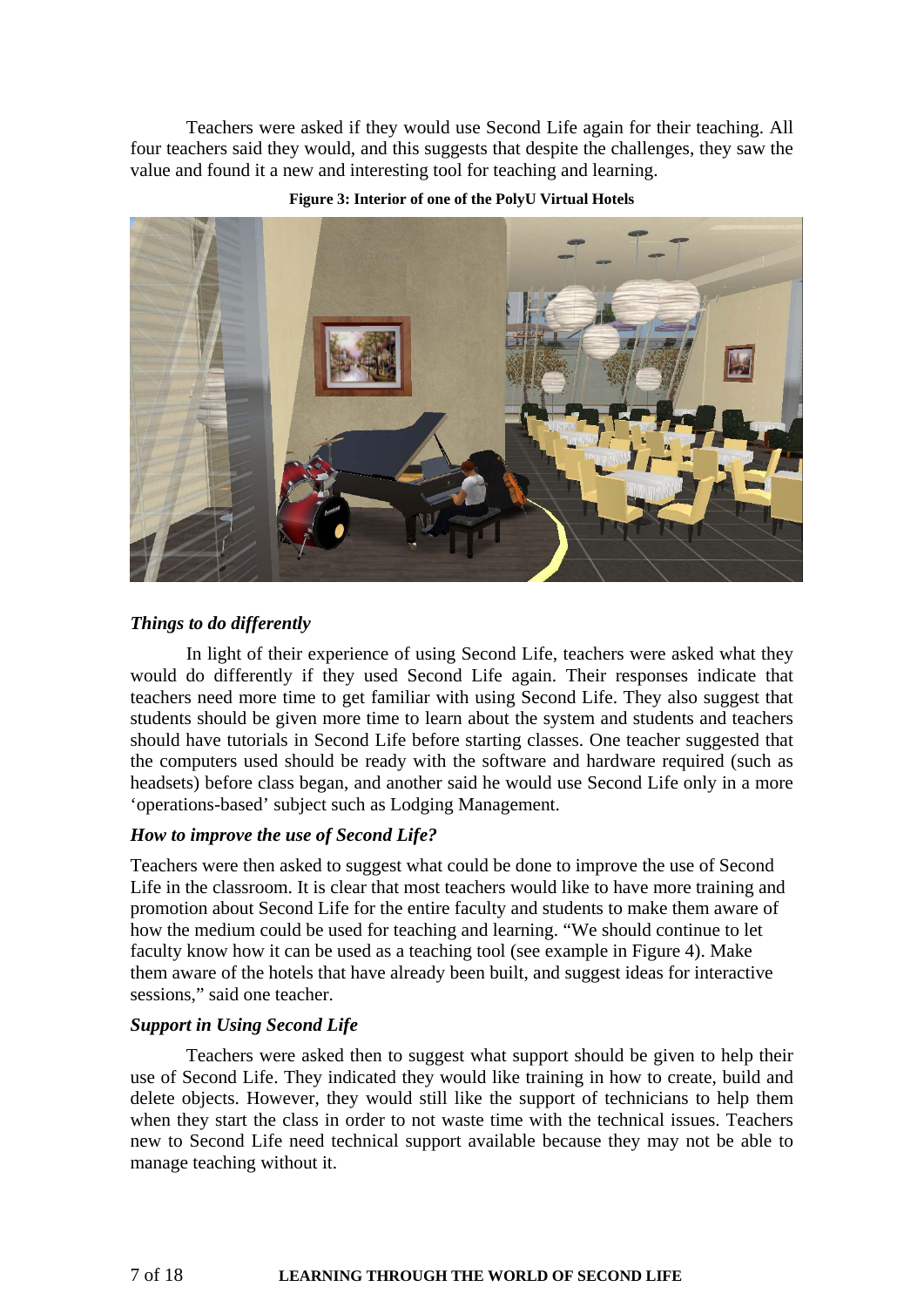

**Figure 4: Hotel Management students on a virtual hotel field trip** 

### *Encouraging wider use of Second Life*

Teachers were asked what could be done to encourage other teachers to explore the use of Second Life in their teaching. Comments indicate that there should be continuous training and sharing sessions as well as video tutorials about using Second Life. Also, teachers suggest that there could be some instructions via e-mail on how to install Second Life software on their computers.

#### *Other Suggestions for Using Second Life*

Teachers were asked for their suggestions in planning and using Second Life in the next academic year. Most of the suggestions indicate that teachers want to be informed about the development of the University Islands so they can coordinate with the activities when planning their courses. In addition, one of the creative suggestions was to make the Second Life orientation mandatory for all new University students and create accounts for them instead of spending time setting up their accounts and learning the software later on.

## **STUDENT'S PERSPECTIVES ON USING SECOND LIFE**

A questionnaire about Second Life experience that provided some perspectives on students' views of using the virtual world was completed by 152 students from the four pilot classes. When asked about whether Second Life added interest to their studies, the response showed that 57 percent of students overall found it interesting or very interesting, 24 percent were neutral and 19 percent of students found it boring or not very interesting (Figure 5). However, depending on the nature of the activity, the responses changed, and this may indicate that certain activities are either more attractive to students or work better for them than others. For example, 58 percent of students doing guest room design found the activity very interesting, and 37 percent found it interesting. Eleven percent of students found the virtual lecture and demonstration very interesting, and 84 percent found it interesting.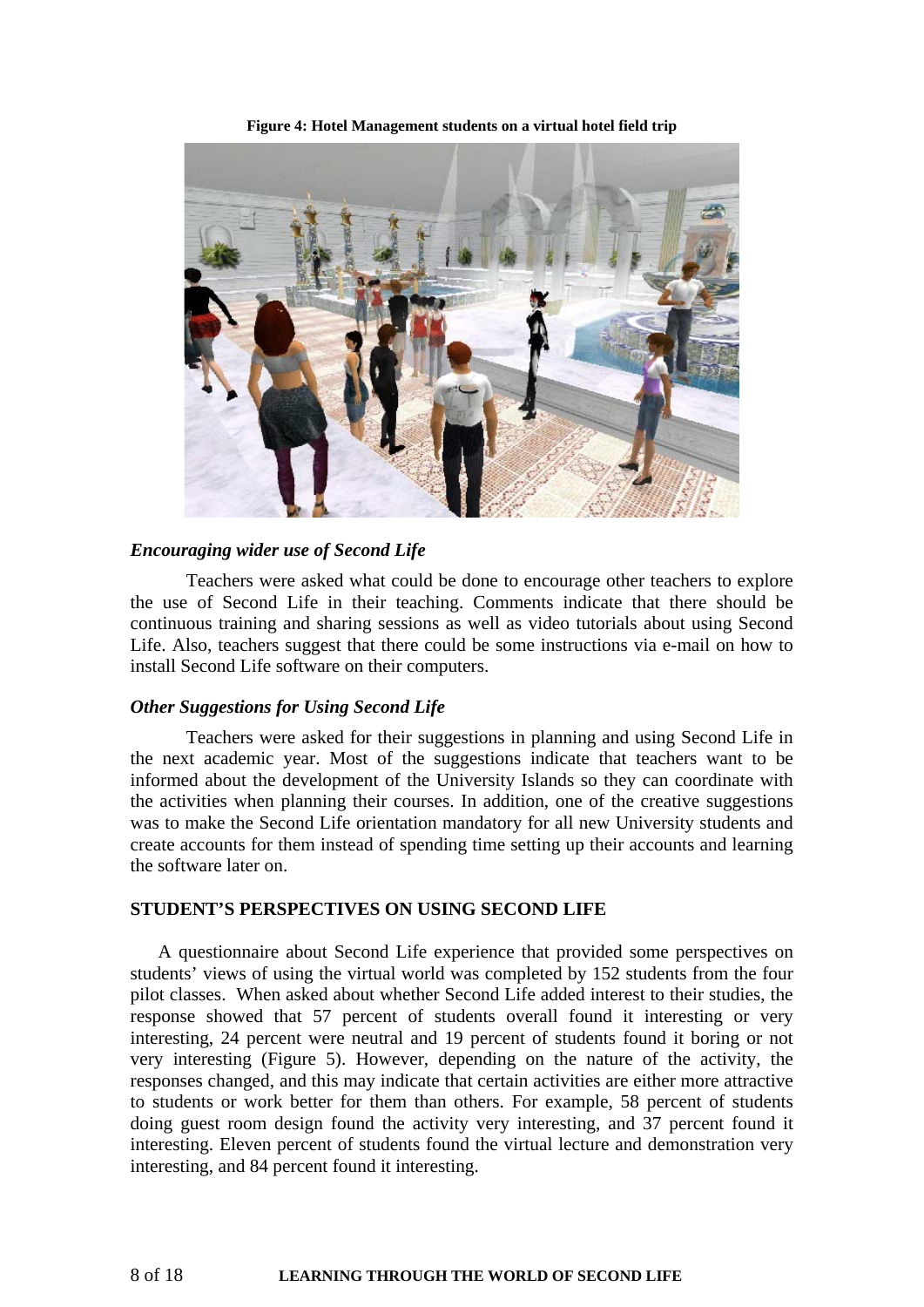**Figure 5: Students working in groups to design hotel guestrooms in Second Life hotel** 



However, for the virtual field trip only 40 percent found it interesting or very interesting, with 34 percent neutral, and the remaining 26 percent uninterested or bored. For the role play activity 55 percent of students found it interesting, 21 percent were neutral, and 21 percent found it not very interesting (Figure 6).



**Figure 6: Students' level of interest in using Second Life in their classes** 

Our conclusions are that the guest room design created more engagement and a sense of satisfaction with a demonstrable outcome. The virtual lecture and demonstrations were more passive activities for students, but in a familiar environment. However, the role play and field trip (Figure 7) were more unpredictable, open-ended, less structured and both experienced technical problems during the activities. Further study could be made to compare Asian students with Western students to see if there are any differences in perception towards the type of activities experienced based on active and passive learning styles.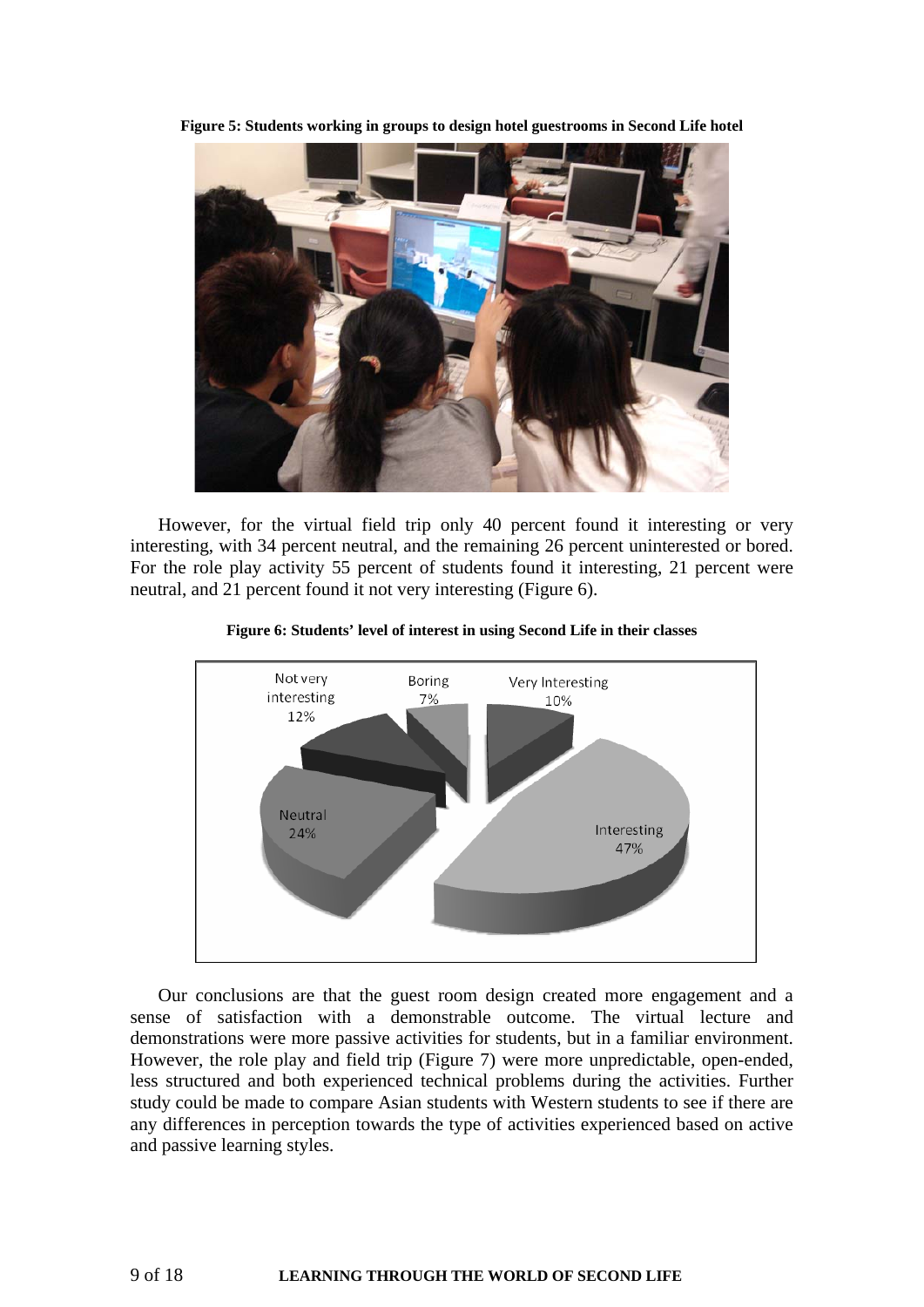

**Figure 7: Students taking part in the hotel role play scenarios** 

The questionnaire also asked students for their perceptions, on a 5-point Likert scale (with  $5 = \text{very helpful}$  and  $1 = \text{not very helpful}$ ) of how well Second Life assisted their learning (Figure 8). For this question the rating was between 2.7 and 3.5 across nine dimensions. Across all four classes, students told us the strong points of Second Life were, 'it was fun' 3.5; 'it was interactive' 3.4; and 'it aroused learning interest' 3.3. The weak points were, 'it was effective in gaining knowledge' 2.7; 'it improved collaboration' 2.9; 'it updated information' 2.9; (Figure 8) and 'it improved cooperation' 2.9 (Figure 7). However it should be noted that the guest room design activities again gained a high rating with, 'it was fun' 4.5; 'it aroused learning interest' 4.3 and 'it was interactive' 4.3.



**Figure 8: Students' perceptions of the benefits of using Second Life to assist learning**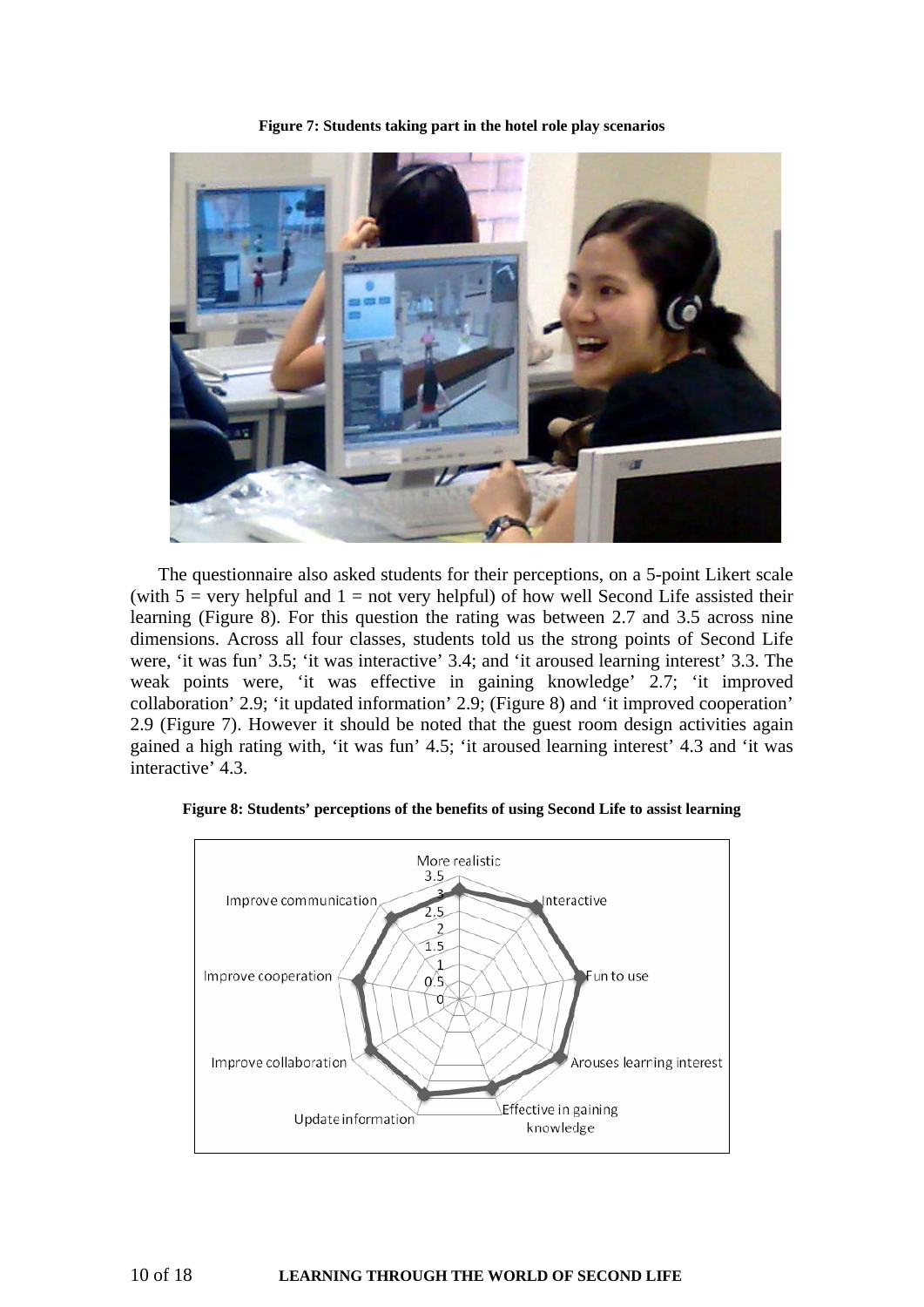Our conclusions here are that generally students find Second Life fun to use, it arouses their learning interest and provides an interactive experience. It would seem that if some of the technical issues can be overcome and students and teachers are well prepared for class then it is a very positive medium to enhance learning or provide more interactive and enjoyable learning experiences for students (and teachers). Our findings are very similar to another university's use of Second Life for four Spanish language classes, where 22-40 percent of students were neutral about it, around 50 percent had technical problems but 50 percent said they enjoyed the tasks, it was interactive and they recognized how much they learned (Larsen 2008).

Students were asked what difficulties they experienced in using Second Life across eight dimensions on a 5-point Likert Scale (with  $1 = \text{very difficult}$  and  $5 = \text{very easy}$ ). Students' indicated that they found the initial set up, registration and installation more difficult than using an avatar and working in Second Life (Figure 9). This confirms the teachers' perspective that more support is required at the beginning to ensure students and teachers are competent and confident in using the medium before starting learning activities.



**Figure 9: Students' level of difficulty in using Second Life** 

#### **CONCLUSIONS FROM THE STUDY**

#### *Hospitality and tourism education can be enhanced by using virtual worlds.*

Visits can be made to virtual hotels such as Starwood's Aloft (Figure 10), InterContinental Hotel's - Crowne Plaza Virtual Meeting Place, and the Rixos Hotel and Resort islands. Travel companies have also set up shop in Second Life – TUI and STA have islands, where visitors can take tours of the virtual world and also book real life holidays. Conference and event companies are opening virtual conference and exhibition centers in Second Life, and there are a number of fascinating locations for field trips including Frankfurt, Copenhagen, Barcelona, Galveston, Casablanca, Mexico and elsewhere. Educators have designed eco-friendly islands, and created simulations of the effects of global warming and rising oceans. The opportunity to use Second Life for role play, facilities design, simulation, group work and social interaction are boundless.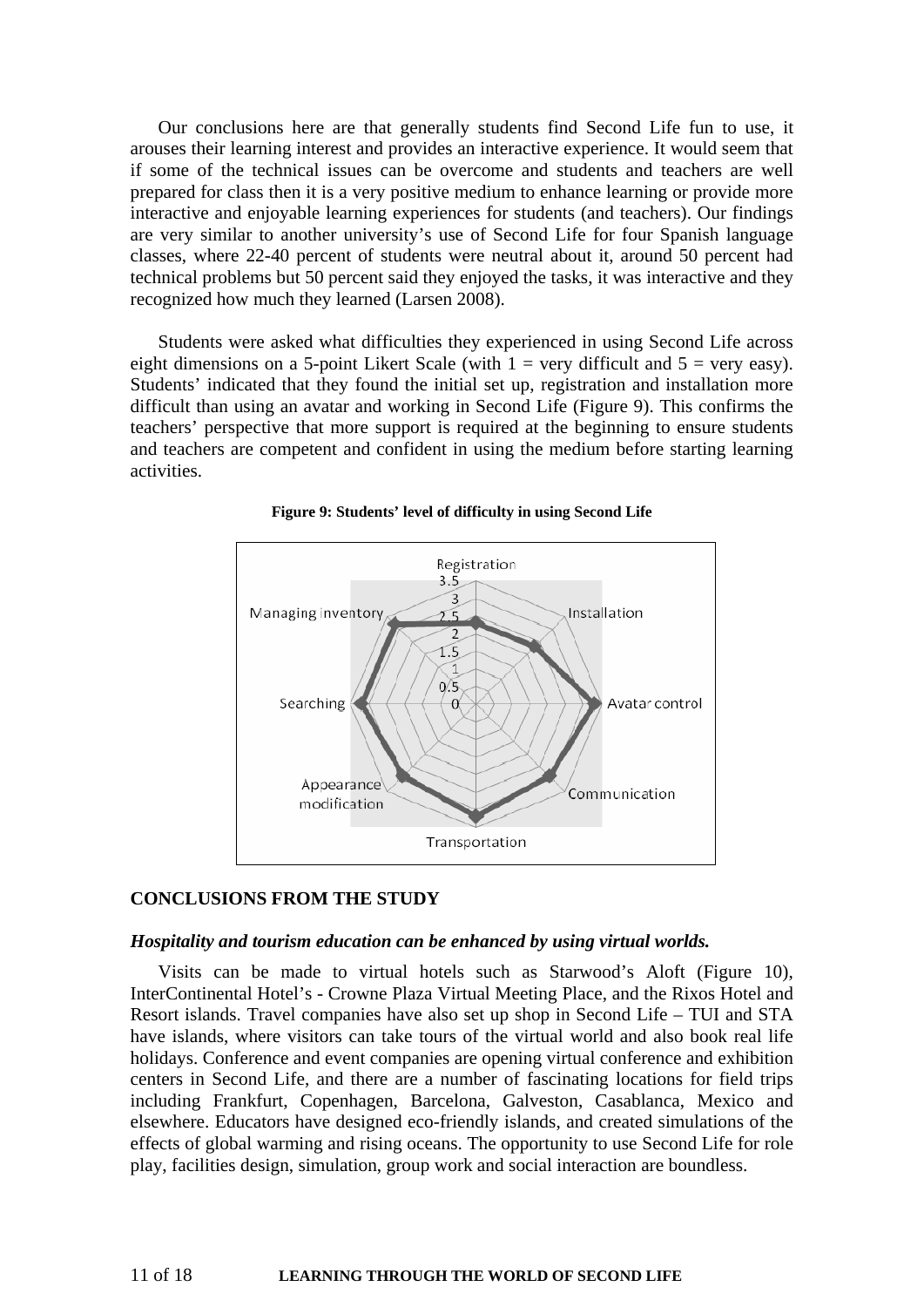**Figure 10: Starwood's Aloft Hotel in Second Life** 



### *Careful consideration needs to be made before moving ahead*

 Before implementation of Second Life takes place there needs to be full discussion of the issues and resource implications. Questions like whether to purchase an island or rent a shared space with other educators need to be considered. Support from the university IT department is important, along with training in the technological and pedagogical use of virtual worlds. Information and promotion, with good case examples, needs to be shared with senior managers and faculty members to engage them in using the platform. Collaboration with others may be one way forward – where groups of hospitality educators come together to share ideas and pool resources. However, even when these initiatives are taken, it is still only likely to be the innovators and early adopters who will probably use virtual worlds regularly. Though virtual worlds could go main stream in the next 3-4 years, some educators are pessimistic about the uptake. Batson (2008) comments, "For the majority, it will never be a comfortable learning space unless they in that majority have control while they are teaching and if they see enough people using Second Life so that a tipping point has been reached. No good to fret now because that tipping point may be 20 years away, or never!"

#### *The role of the teacher is central to the success*

Bradshaw (2006) emphasized the central role of the teacher in effective virtual learning. She suggested that if teachers and learners are to achieve the full potential of Second Life, there are three key factors, reinforced from our own survey:

- the provision of time for teachers to prepare themselves for inhabiting Second Life as a broad and deep learning environment
- according critical importance to continuous, integrated reflection which means incorporating guided dialogues with students before and after immersion
- providing adequate professional development and ongoing support for teachers, as they venture into what, for most, will be unknown territory  $-$  as both guides and 'guardians' of their students.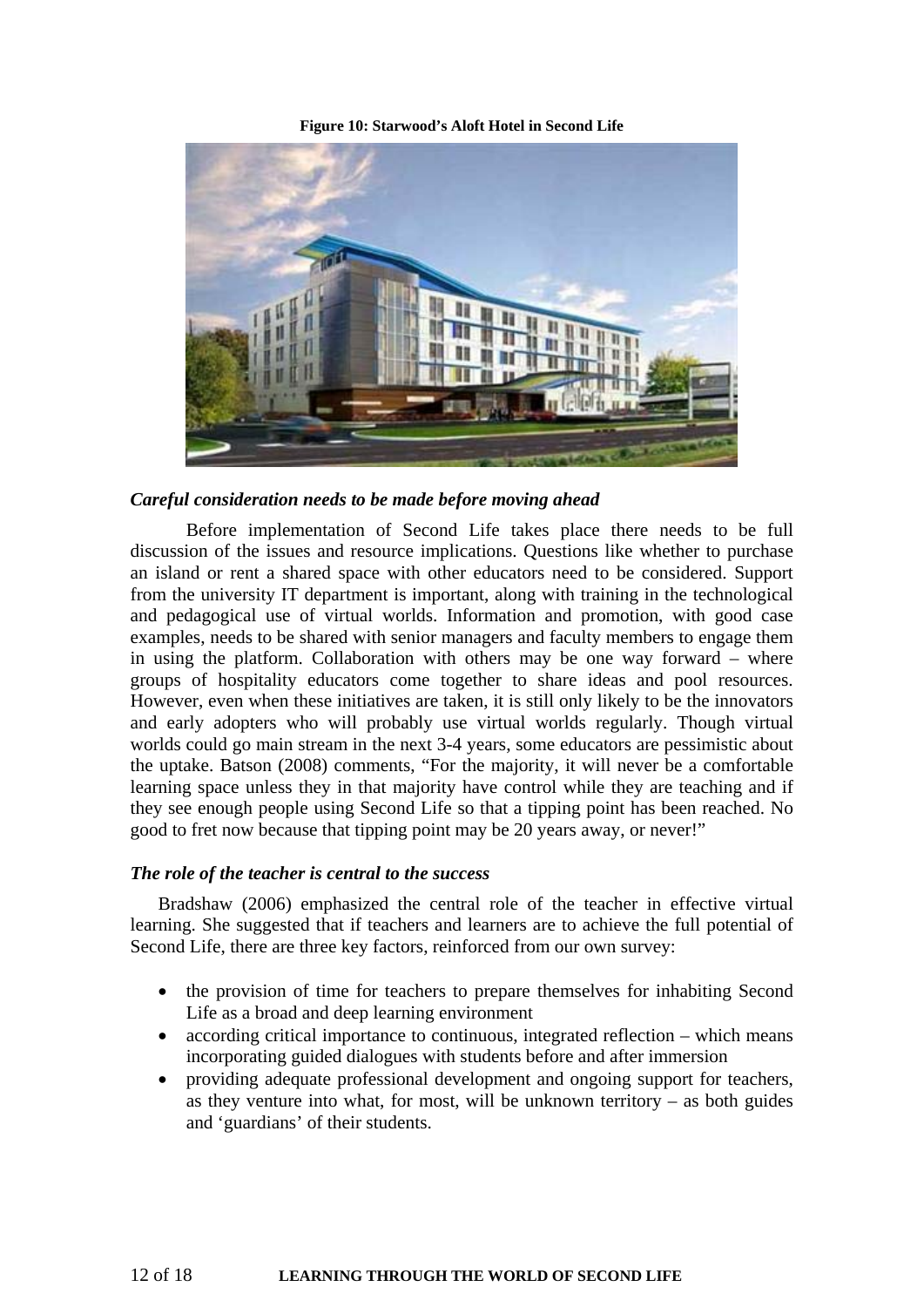The virtual world environment can be disorienting for learners *and* teachers. Rather than feeling proficient in the teaching environment, teachers are often thrust into the learner role as they acquire new skills themselves. Teachers in Second Life should try to develop their roles as facilitators because not every teacher in a face-to-face environment can facilitate virtual courses without good training and having the required technical skills (Schrum & Hong, 2002; Wozniak & Silveria, 2004; Wang, 2005). Their new roles are listed and discussed below:

- Be a learner first: Take time to learn the interface and culture. Teachers should learn how to move, to fly, to teleport just the same way students are learning how to move in Second Life.
- The teacher role is to create a level of interactivity to motivate students to focus on the main theme of learning in Second Life.
- Teachers should know how to balance in-world and out-world instructional experiences, making connections between what is learned in Second Life and the classroom and the curriculum.
- Teachers should realize that familiar ways teaching may not be as effective in a 3D multi-user space.
- Teachers should try to connect with more experienced educators and take advantage of the communities of practice in Second Life.

## *The Challenges and Difficulties in Using Virtual Worlds*

 While many educators are excited about the potential of virtual worlds, others are wary or skeptical. Some consider them as up-market games, while others are afraid they will degrade student learning. Virtual worlds are certainly not a panacea for higher education, and present many challenges for students, teachers, and administrators. Antonacci, Thomas, Gerald, Lamoureux, Hollingsworth & Noakes (2007) identified seven major challenges faced by most teachers and students, these being: technology, support, faculty development, legal issues, mature content, learning curve and cost.

First, most university campuses do not have technical infrastructure to support large-scale implementation of virtual worlds as this requires fast computer processors and video cards and a stable network. Second, most virtual worlds run off external servers and this creates IT support difficulties for students and teachers – IT support is essential for the smooth running of virtual worlds. Third, the majority of faculty members are digital immigrants, (Prensky 2001) who are highly challenged by new technology and need to be handled carefully and supported extensively.

Fourth, according to Kluge & Riley (2008) intellectual property issues, security, data protection and personal safety of students are also big concerns to universities. Fifth, along with security issues are concerns about the adult content available in virtual worlds, such as vendors offering virtual sex and gambling. These threats can be minimized, and are probably less innocuous than those found on the World Wide Web. Under-18s are usually banned from adult worlds, and teachers have to get special permission to enter and teach in the under-18 Second Life Teen Grid, for example. Sixth, the learning curve for virtual worlds is steep, and it is estimated that it may take up to 40 hours to fully familiarize new users with all the essential components for navigating and functioning well in some virtual worlds (Antonacci et al, 2007). Not everyone will be willing to devote this amount of time to learning a new piece of software. Finally, cost may be a deterrent for some universities (Kluge  $\&$  Riley, 2008) – who may want to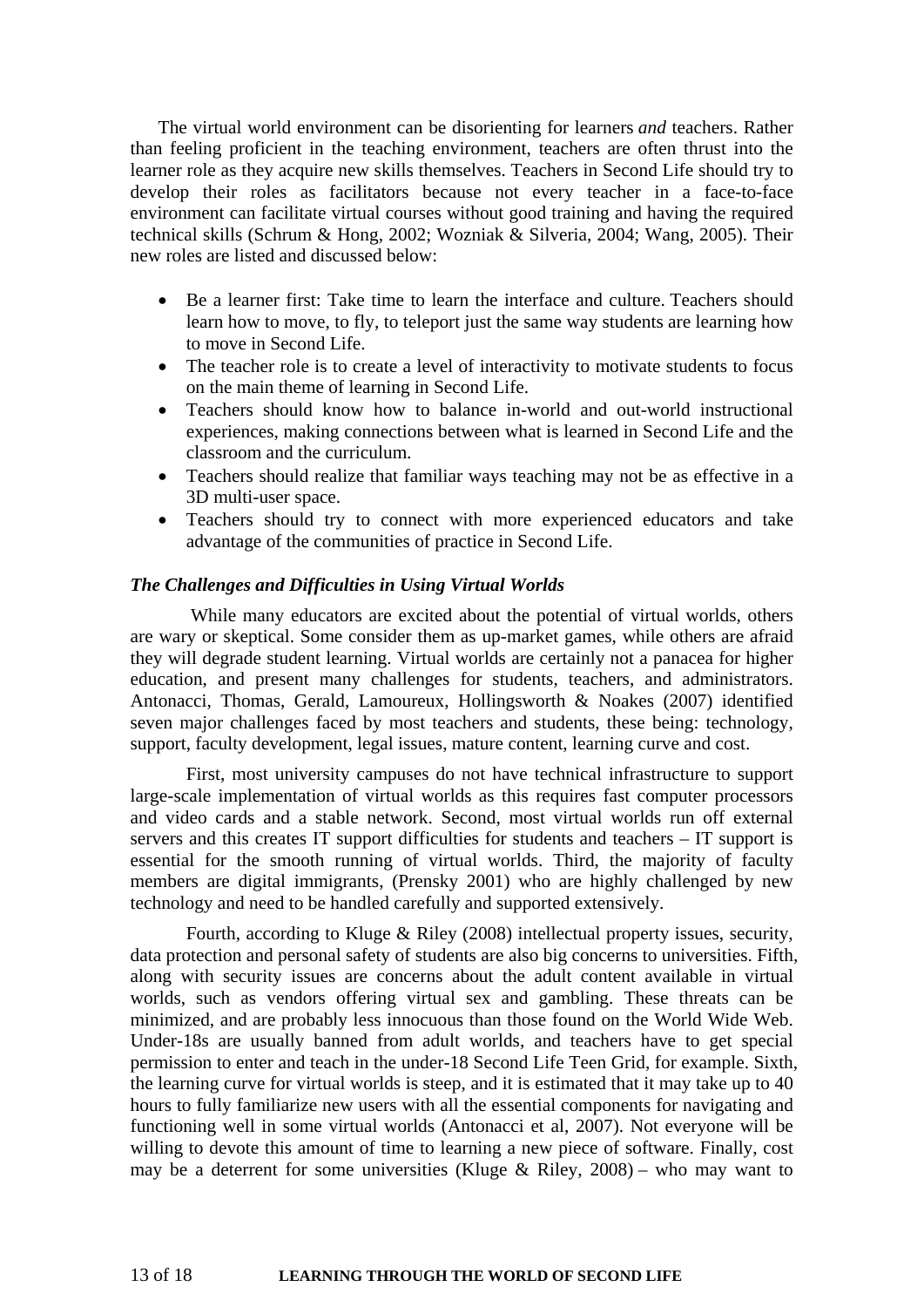ensure their investment is carefully planned before committing to a long-term development in a virtual world.

# *Final thoughts*

Whatever the challenges, virtual worlds won't disappear, and the potential benefits seem to far outweigh the drawbacks. It is also likely that virtual worlds like Second Life could become part of every university's teaching toolkit – enabling them to provide a shared, interactive learning space where students and teachers can meet together in real time for creative learning activities. Business organizations will also find ways to collaborate, communicate, and provide training for their employees and in so doing begin to interface with education. Price (2008) states that, "Virtual worlds also have the potential to enhance and enrich education. Such technologies can bring learning to life in a way that is not readily matched by other digital media." The conclusion is that the use of virtual worlds will continue to grow exponentially as young people increasingly use them to learn, play and work, and that in time virtual worlds will become as commonplace as instant messaging or email.

# **REFERENCES**

Antonacci. D. M, & Modaress, N. (2005). Second life: The educational possibilities of a massively multiplayer virtual world. Retrieved May 25, 2008 from http://www2.kumc.edu/tlt/SLEDUCAUSESW2005/SLPresentationOutline.htm

Antonacci, D.M, Thomas, D, Gerald, S, Lamoureux, E, Hollingsworth, R, & Noakes, N, (2007). Teaching and Learning Experiences in a User-Created Virtual World (2008) Educause. Retrieved April 4, 2008 from http://www.educause.edu/ir/library/pdf/EDU07269C.pdf

Armstrong, E. K. (2003). Applications of Role-Playing in Tourism Management Teaching: An Evaluation of a Learning Method. Journal of Hospitality, Leisure, Sport & Tourism Education 2(1), pp5-16.

Au, W. Virtual World Population: 50 million by 2011 (May 20, 2007). Retrieved April 9, 2008 from http://gigaom.com/2007/05/20/virtual-world-population-50-million-by-2011/

Batson, T. (2008). Designed for Education, Topic from SL Education Mailing list, February 27, 2008, at 20:10. Retrieved from educators-bounces@lists.secondlife.com

Bainbridge, W,S. (2007). The Scientific Research Potential of Virtual Worlds. Science 27 July 2007: Vol. 317. no. 5837, pp. 472 – 476. Retrieved April 4, 2008 from http://www.sciencemag.org/cgi/content/full/317/5837/47

Bleacher, L, & Stockman, S. (2008). Second Life: A Venue for Informal Education and Participatory Exploration. Lunar and Planetary Science XXXIX (2008)

Bradshaw, D. (2006). New Practices in Flexible Learning. Virtual Worlds – Real Learning! Pedagogical reflections. Australian Government Department of Education and Training. Retrieved March 18, 2008 from http://virtualworlds.flexiblelearning.net.au/reports/VWRL\_pedagog\_reflect.pdf

Brown, K. M. (1994). Using Role Play to Integrate Ethics into the Business Curriculum: A Financial Management Example. Journal of Business Ethics 13(2), pp105-110.

Castronova, E, (2001). "Virtual Worlds: A First-Hand Account of Market and Society on the Cyberian Frontier" CESifo Working Paper Series No. 618. Retrieved March 16, 2008 from http://ssrn.com/abstract=294828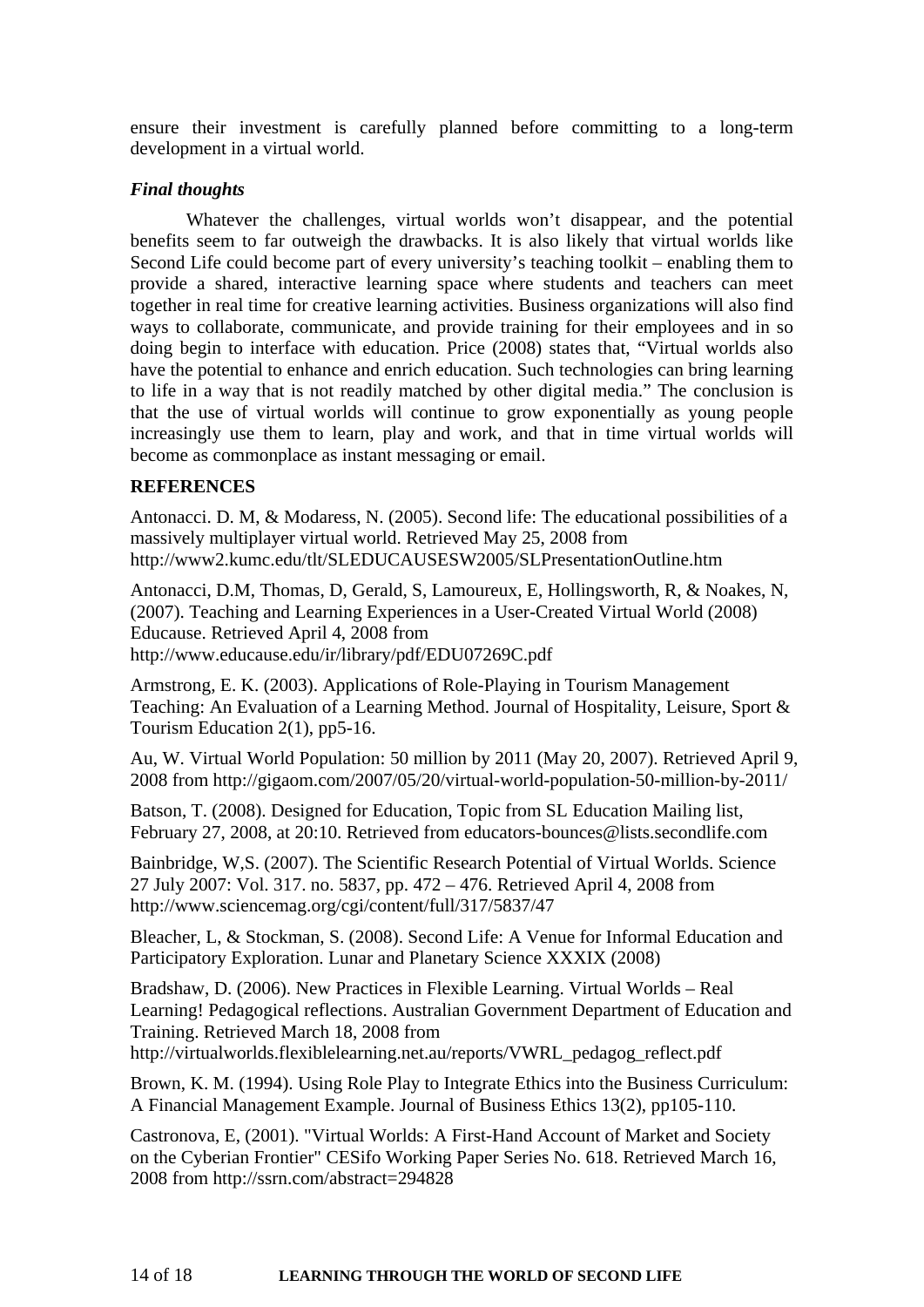Castronova, E, (2005). Synthetic Worlds: The Business and Culture of Online Games, University of Chicago Press

Dickey, M. D. (2005). Three-dimensional virtual worlds and distance learning: two case studies of Active Worlds as a medium for distance education. British Journal of Educational Technology 36(3): 439-451.

Gartner Inc. (2007). Gartner Says 80 Percent of Active Internet Users Will Have A "Second Life" in the Virtual World by the End of 2011. Retrieved February 12, 2008 from http://www.gartner.com/it/page.jsp?id=503861

Hagel, H and Armstrong, A. (1997). Net Gain: Expanding Markets through Virtual Communities. Boston, Mass. Business School Press

Hanson, L. (2007). Niko Partners Report Finds China's Video Game Market Revenue Surged 68 percent in 2006. Retrieved April 9, 2008 from http://www.nikopartners.com/Niko\_Press\_Release\_050307.pdf

Kluge, S. & Riley, L. (2008). Teaching in Virtual Worlds: Opportunities and Challenges. Retrieved on May 31, 2008 from

http://proceedings.informingscience.org/InSITE2008/IISITv5p127-135Kluge459.pdf

Jennings, N. & Collins, C. (2007). Virtual or Virtually U: Educational institutions in second life. International Journal of Social Sciences, 2(3), 180-187. Retrieved March 6, 2008 from http://www.waset.org/ijss/v2/v2-3-28.pdf

Larsen, L. (2008). Supporting Faculty Adoption of Emerging Technologies: Wanderlust or Creating a Campus Roadmap? Educause. Retrieved June 8, 2008 from http://connect.educause.edu/blog/llarsen/supportingfacultyadoption/46868?time=121411 9796

Linden Labs (2008). Economic Statistics (April 4, 2008) Retrieved April 4, 2008 From http://secondlife.com/whatis/economy\_stats.php

List of MMORPG (April 4, 2008). From Wikipedia, the free encyclopedia. Retrieved April 4, 2008 from

http://en.wikipedia.org/wiki/List\_of\_massively\_multiplayer\_online\_role-playing\_games

Livingstone, D and Kemp, J. (2007) Massively Multi-Learner: Recent Advances in 3D Social Environments. Retrieved March 28, 2008 from http://cis.paisley.ac.uk/research/journal/v10n2/LinvingstoneKemp.doc

Mitham, N. (2008). Virtual Worlds by The Numbers: Today and The Future: Virtual Worlds Expo 2008 (NYC) Retrieved April 9, 2008 from http://www.kzero.co.uk/blog/?p=2021#more-2021

Oblinger, D. (2003). Boomers, Gen-Xers, and Millennials: Understanding the 'New Students,' EDUCAUSE Review, vol. 38, no. 4 (July/August 2003), pp. 37–47. Retrieved March 21, 2008 from http://www.educause.edu/apps/er/erm03/erm034.asp

Prensky, M, (2001). Digital Natives, Digital Immigrants. On the Horizon (NCB University Press, Vol. 9 No. 5, October 2001, Retrieved March 23, 2008 from http://www.marcprensky.com/writing/Prensky percent20- percent20Digital percent20Natives, percent20Digital percent20Immigrants percent20- percent20Part1.pdf

Prensky, M. (2002). Why NOT Simulation? Retrieved March 21, 2008 from http://www.marcprensky.com/writing/Prensky percent20- percent20Why percent20NOT percent20Simulation.pdf.